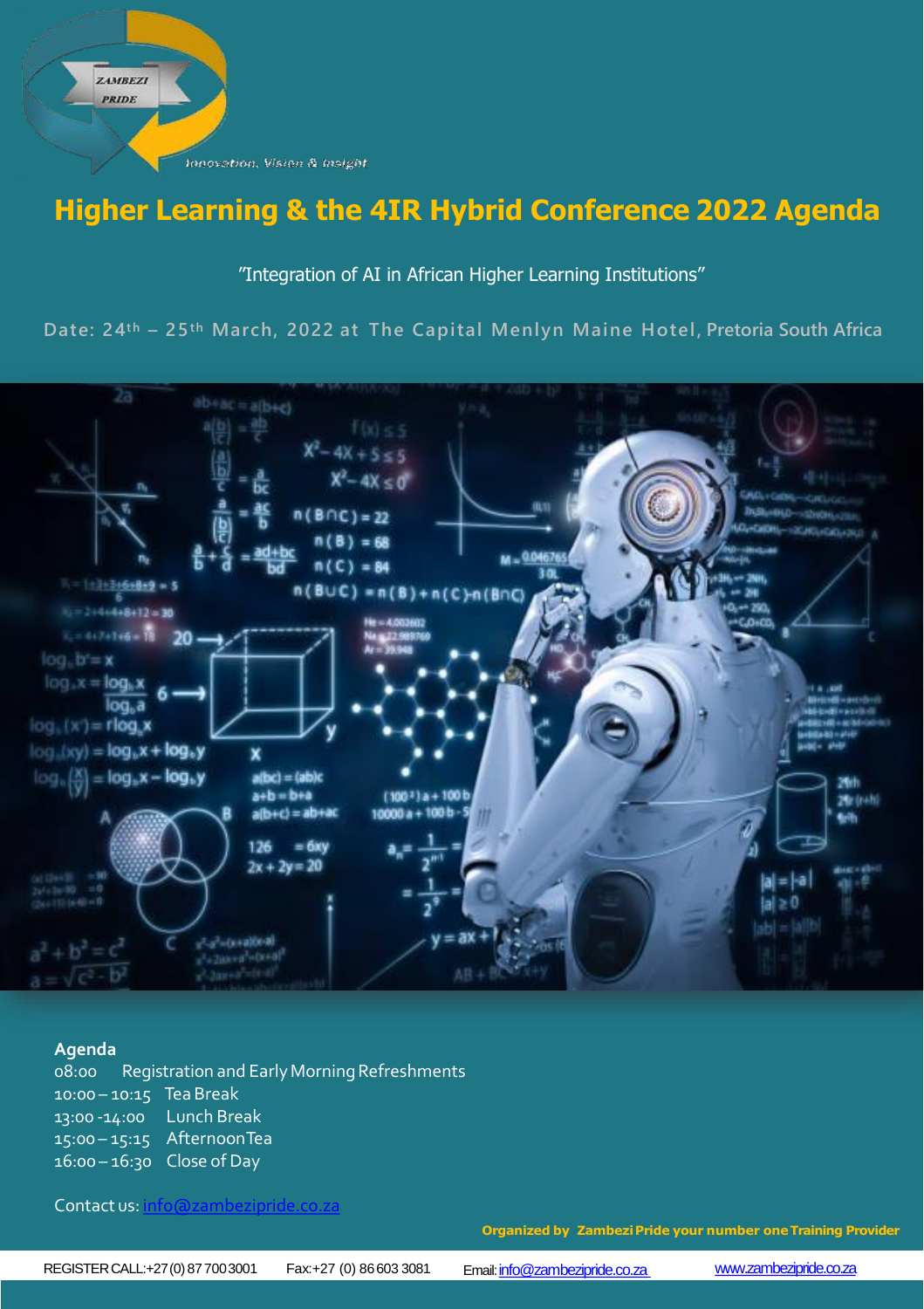#### *Day One*

*0 7 : 3 0 - 0 8 : 0 0 - M o r n i n g R e f r e s h m e n t s & R e g i s t r a t i o n*  08:00 - 08:30 - Dr. Kuda Mamutse: Lecturer at the Stadio School of Education. **Topic**: Integration of Artificial Intelligence in African Higher Learning Institutions.

*0 8 : 3 0 - 0 9 : 3 0 – M a u d i R a m a b o e a : C l o u d S o l u t i o n S p e c i a l i s t a t M i c r o s o f t .* **Topic**: Future Proofing Education - A new approach to educating the youth.

09:30 - 10:00 - Dr. Michael Modiba: Oracle Databases Infrastructure Lead at standard Bank. **Topic**: 4th Industrial Revolution: Impact and challenges

*1 0 : 0 0 – 1 0 : 1 0 T e a B r e a k* 10:10 - 10:40 - Dr. Monica Stach: Chief Executive Officer at Cotlands. *Topic: Redesign the Education System for the Era of the Fourth and Future Industrial Revolutions.* 

10:40 - 11:10 - Joseph Ndaba: 4IR Commissioner: Presidential Commission on the Fourth Industrial *Revolution & CEO of MDIHub (Mafikeng Digital Innovation Hub).* **Topic**: The need for to introduce Future Skills in schools.

11:10 - 11:40 - Dr. Dumi Magadlela: Executive Coach, Pan African Capacity Building Programme *(PACBP) at the Development Bank of Southern Africa (DBSA).* Topic: How to Make the Most out of the 4iR Using Coaching Across Disciplines in Higher Education.

*1 1 : 4 0 - 1 2 : 1 0 – D r . J a c o b M e d u p e : R e s e a r c h G r o u p L e a d e r a t C S I R* **Topic:** The decolonisation of higher education and its likely impact on the appropriation of the 4IR: The South African Case study

*1 2 : 1 0 – 1 3 : 0 0 - H o n . R o n n i e P h u t h e g o : A g . D e p u t y P e r m a n e n t S e c r e t a r y – P o l i c y & T r a n s f o r m a t i o n . Topic: Leveraging on 4IR to a knowledge based economy/society.* 

*1 3 : 0 0 – 1 4 : 0 0 L u n c h B r e a k* 14:00 - 14:20 - Melissa Lucas: Higher Education Development & Gender Researcher | Ubuntu Chaser | *Owner of The Honeypot | Academic advisor Office of the Dean Humanities at UFS T o p i c : T B A*

*14:20 - 15:00 - Dr. Felleng Yende - Chief Executive Officer, Board Chairperson, Public Sector* Leadership and 4IR Expert at FPM SETA **Topic:** Transitioning Into Future Skills.

*1 5 : 0 0 – 1 5 : 1 0 A f t e r n o o n T e a 1 5 : 1 0 - 1 5 : 5 5 – D r . J a c q u e s L u d i k - F o u n d e r & C E O , C o r t e x L o g i c . F o u n d e r & P r e s i d e n t , M a c h i n e I n t e l l i g e n c e I n s t i t u t e o f A f r i c a ( M I I A )* **Topic**: Democratizing Artificial Intelligence to Benefit Everyone: Shaping a Better Future in the Smart *T e c h n o l o g y E r a*

*1 5 : 5 5 – 1 6 : 3 0 – P r o f . T a w a n a K u p e : V i c e C h a n c e l l o r a t U n i v e r s i t y o f P r e t o r i a* **Topic:** The opportunities for innovation and creativity in higher education teaching and learning *c r e a t e d b y 4 I R*

*1 6 : 3 0 – E n d o f D a y O n e*

#### *D A Y T W O*

*07:30* - 08:00 Morning Refreshments & Registration *0 8 : 0 0 - 0 8 : 3 0 – J a n e t d u P r e e z : F o u n d e r E n g a g e m e n t D y n a m i c s Topic: : Learning in the New; the journey from training to enablement* 

**Organized by ZambeziPride your number oneTraining Provider**